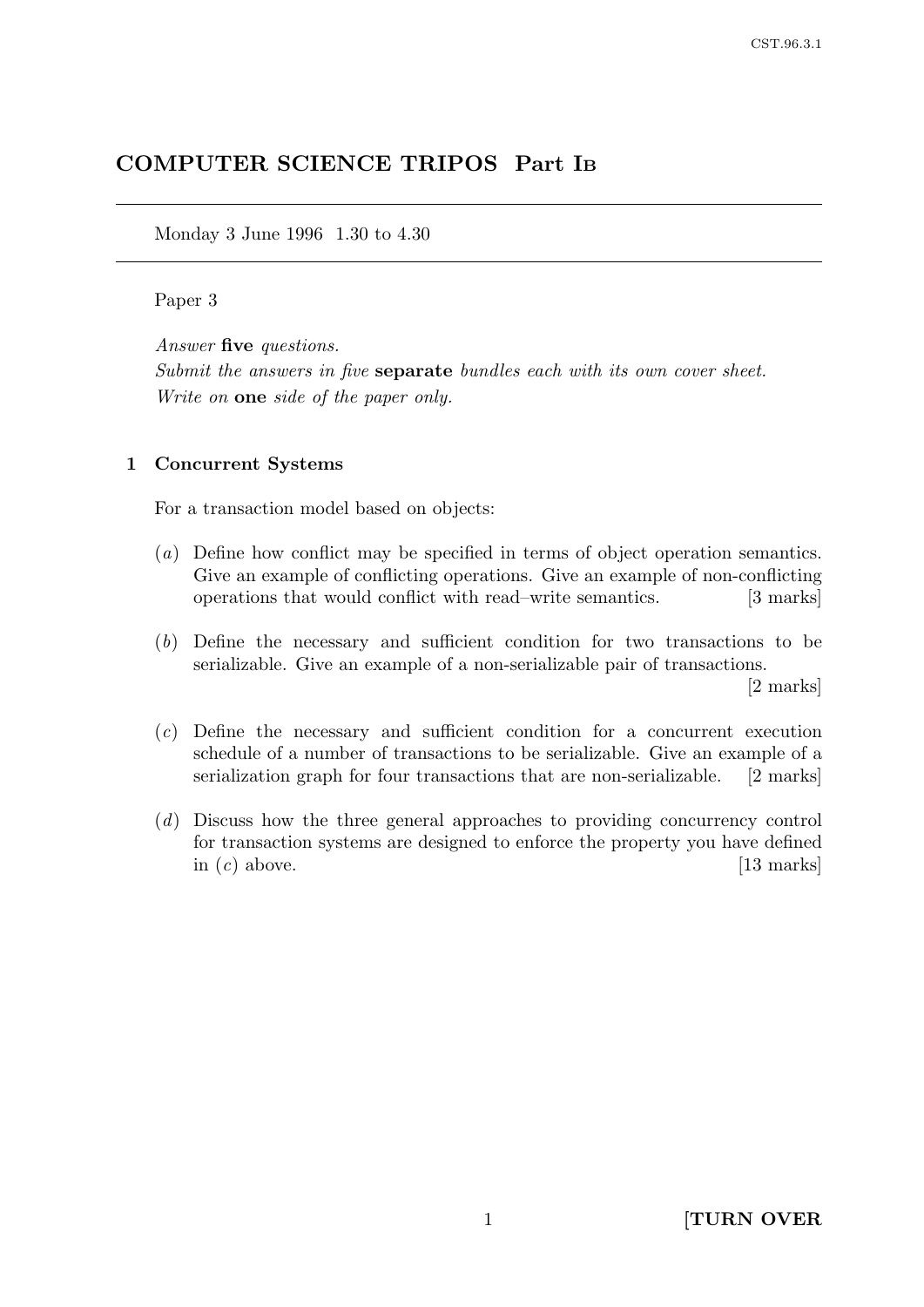.

# 2 Further Modula-3

A Modula-3 library module is required to provide a buffered stream of characters between two threads, with appropriate synchronization.

Write a Buffer interface defining an opaque object type, T, with the following methods:

init: taking an argument specifying the buffer size and returning a suitably initialized object

put: inserting a single character into the buffer

get: extracting a single character from the buffer

[4 marks]

Sketch a corresponding implementation giving

 $(a)$  the concrete revelation of the types [4 marks]

 $(b)$  the three default methods [4 marks each]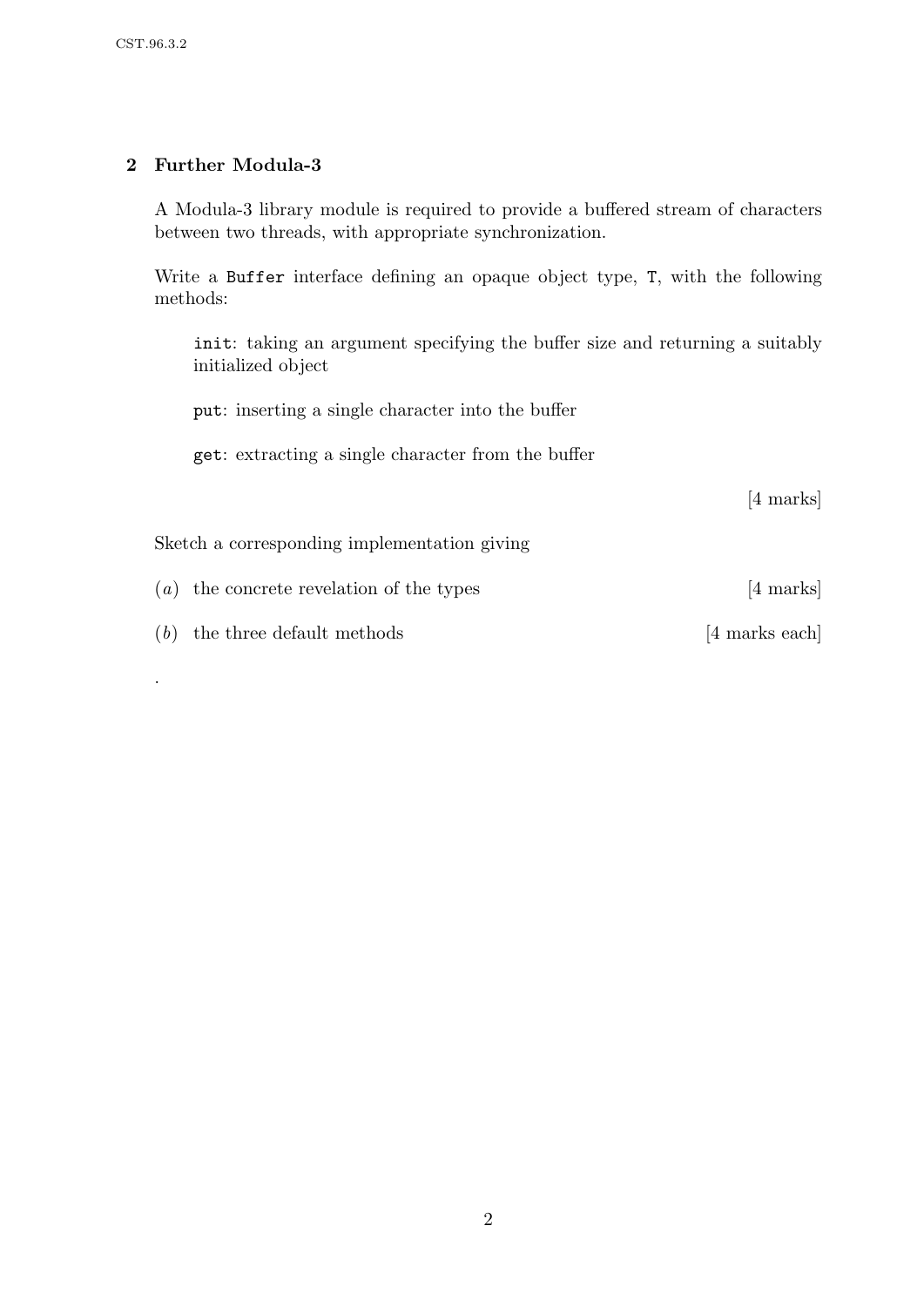#### 3 Continuous Mathematics

We compute the representation of some continuous function  $f(t)$  in a space spanned by an orthonormal family  $\{\Psi_i(t)\}\$  of continuous basis functions by projecting  $f(t)$  onto them. We express these projections in bracket notation  $\langle f(t), \Psi_j(t) \rangle$ denoting  $\int^{\infty}$  $-\infty$  $f(t)\Psi_j(t)dt$ , and  $f(t)$  is assumed to be square-integrable.

- (a) Give an expression for computing  $f(t)$  if we know its projections  $\langle f(t), \Psi_i(t) \rangle$  onto this set of basis functions  $\{\Psi_i(t)\}\$ . Explain what is happening. [5 marks]
- (b) Now give an expression for computing  $f^{(n)}(t)$ , the nth derivative of  $f(t)$  with respect to t, in terms of the same projections and continuous basis set. (You may assume the existence of all derivatives.) Explain your answer. [5 marks]
- (c) Now consider a linear, time-invariant system with impulse-response function  $h(t)$ , having time-varying input  $s(t)$  and time-varying output  $r(t)$ :

$$
s(t) \longrightarrow \begin{bmatrix} h(t) \end{bmatrix} \longrightarrow r(t)
$$

In the case that the input is the complex exponential  $s(t) = \exp(i\mu_j t)$  (where  $i = \sqrt{-1}$  and  $\mu_j$  is a constant), what can you say about the output  $r(t)$  of such a system? [5 marks]

(d) If the input  $s(t)$  has been represented in terms of a set of complex exponentials  $\Psi_i(t) = \exp(i\mu_i t)$  as described at the beginning of this question, is it possible for different complex exponentials (not included in this set) to appear in the output  $r(t)$  when it too is represented in terms of complex exponentials? Justify your answer. [5 marks]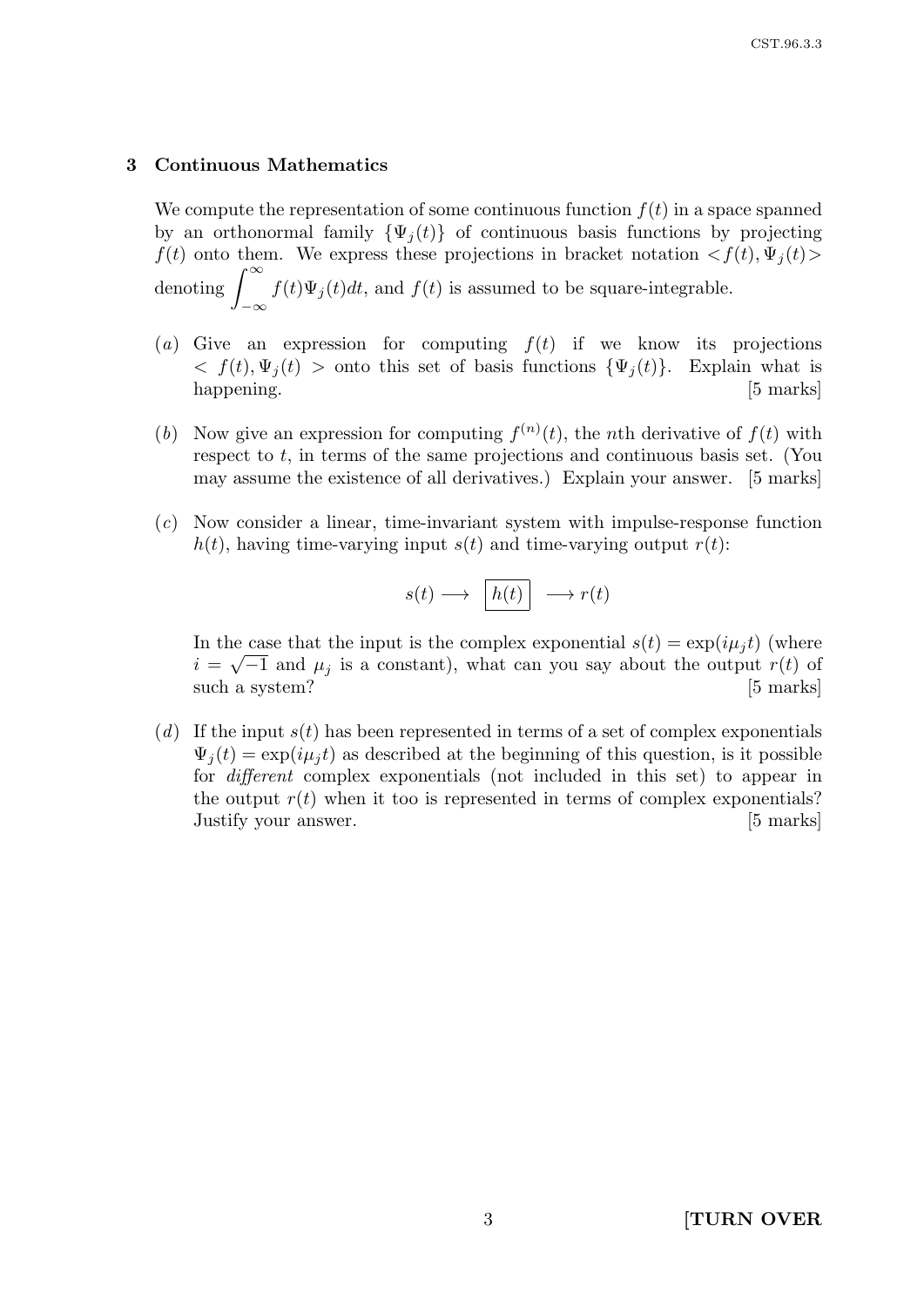### 4 Compiler Construction

Describe what is meant by a *phrase structured grammar* and a *context free grammar*. [3 marks]

Describe an algorithm to calculate the set  $L_T(P)$  of all terminal symbols that can start a string derived from the non-terminal P using one or more productions of a given context free grammar. Illustrate your answer by calculating  $L_T$  sets for the following grammar:

 $S \rightarrow U V$ V -> + U V |  $\epsilon$  $U \rightarrow X W$ W  $\rightarrow$  \* X W |  $\epsilon$  $X \rightarrow (S) \mid n$  [6 marks]

Describe an algorithm to calculate the set FOLLOW(P) of terminal and non-terminal symbols for a given context free grammar, where

FOLLOW(P) = {  $X$  | S  $\stackrel{*}{\Rightarrow}$  ... P X ... }

i.e. all symbols that can follow P in a sentential form derived from the sentence symbol S. Illustrate your answer by calculating the FOLLOW sets for the grammar given above. [6 marks]

Outline possible ways in which the space used by the Action and Goto matrices of an  $SLR(1)$  parser can be reduced. [5 marks]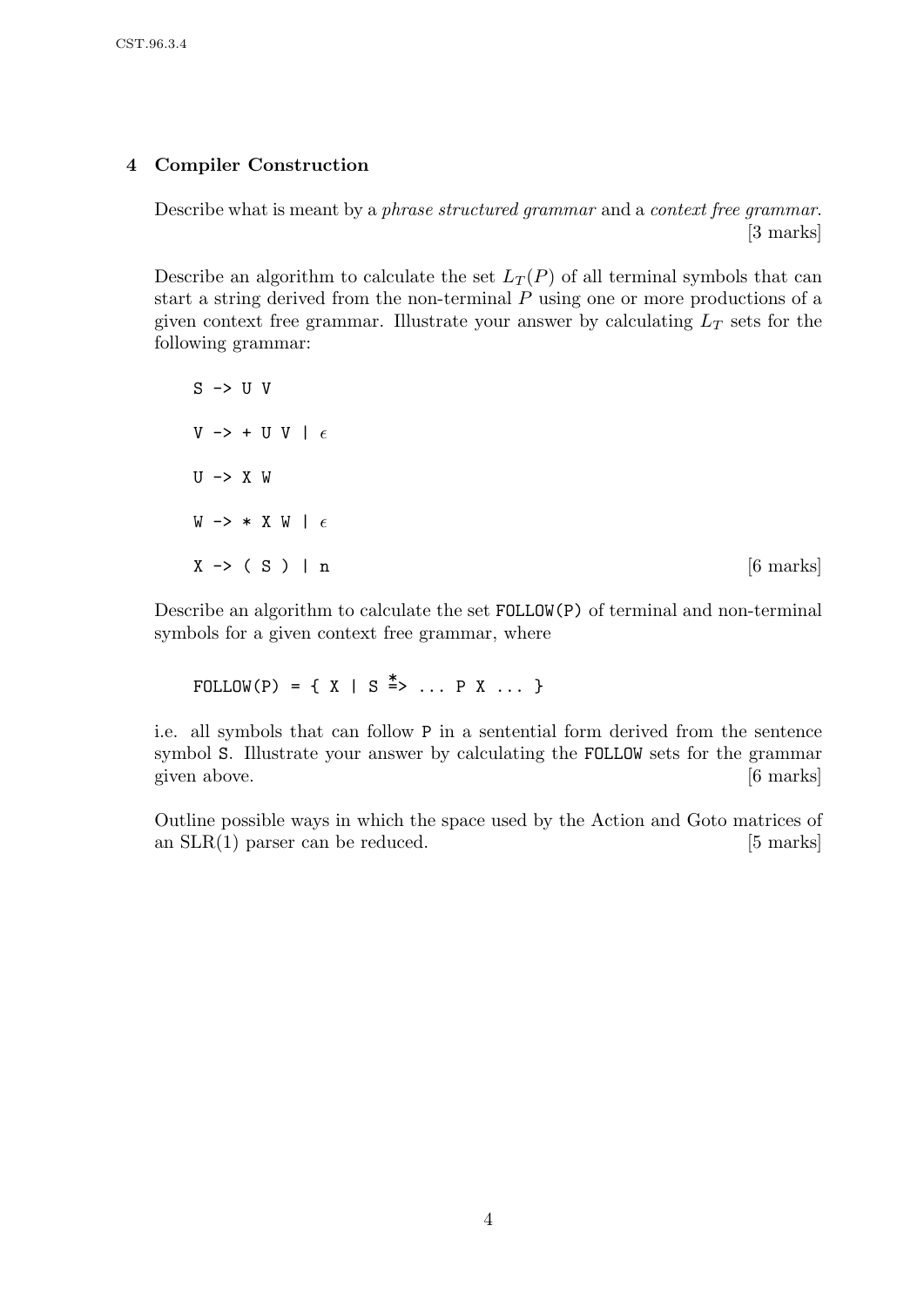#### 5 Data Structures and Algorithms

Describe and justify Dijkstra's algorithm for finding the shortest path between two vertices in a directed graph with non-negative lengths associated with its edges.

[8 marks]

How can this algorithm be extended to consider graphs with some negative lengths? [6 marks]

By considering the graph on  $\{A, B, C\}$  with  $A \rightarrow B$  having length  $-2$ ,  $B \rightarrow A$ having length 1 and  $A \rightarrow C$  having length 1, or otherwise, show that the "shortest" path" is not always well defined if there are negative lengths. When is it well defined? [6 marks]

#### 6 Data Structures and Algorithms

Describe and justify the Graham scan algorithm for finding the convex hull of a set of points in the plane. [8 marks]

How does its cost depend on the number of points? [4 marks]

Give a technique for heuristically eliminating a number of points before doing the scan. In what circumstances can the heuristic fail to help and what would you do about it? [8 marks]

#### 7 Structured Hardware Design

A design is required for a novelty LED flasher that is to be small, battery operated and mounted inside a compact disc box as a promotional gimmick. The device has one LED only, and this produces bright pulses at approximately one Hertz. Instead of being entirely regular, the pulses are to be perceptibly irregular, in a way which grabs the attention of the careful observer. There will be a single production run of 18 million units.

Discuss aspects of the design process, including the circuitry, whether to include a microprocessor, what, if any, ASIC technology to use, how many prototypes to generate and how they will be evaluated, and testing of the product. [15 marks]

The design specification is now changed, so that now a meaning is attached to the slight deviations from a regular pulsing pattern. In particular, the pattern must slowly and repeatedly convey a built-in secret message of about 100 characters. It is acceptable that the decoding operation would be hard for the man in the street, but possible by an intelligent alien or computer scientist. How does this influence the design approach and cost? [5 marks]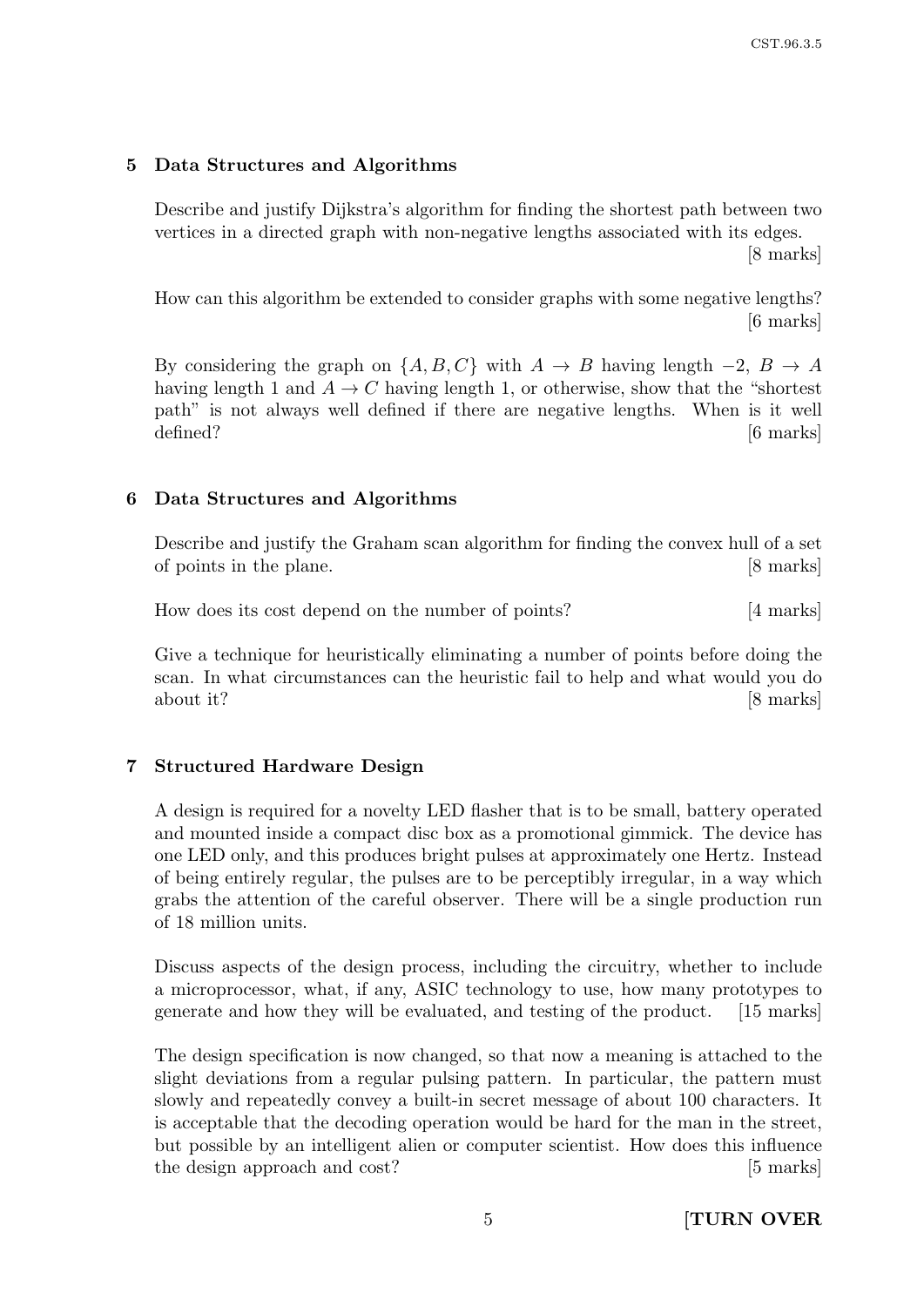# 8 Operating System Functions

A computer with a 32-bit virtual addressing scheme uses pages of size 4 Kbyte. Describe, with the aid of diagrams, two practical schemes for managing its virtual address space, comparing them with regard to speed of access, efficiency (of space), and ease of memory sharing between processes. [10 marks]

A Winchester-style disc has its head currently located at track 100, and the head is moving towards track 0. Given the reference string (27, 129, 110, 186, 147, 41, 10, 64, 120, 11, 8, 10) representing the (ordered) sequence of requests for disc tracks, give the sequence of disc addresses visited by the disc head under the SSTF, SCAN and C-SCAN disc scheduling algorithms. In each case briefly describe the algorithm, and compute the average cost of a disc access in terms of the mean number of tracks traversed per access.

In what way is each of these algorithms biased in its service of disc requests? Describe an algorithm which reduces the bias. [10 marks]

## 9 Computation Theory

Show how to code the program and initial data for an  $n$ -register machine into natural numbers  $p$  and  $d$ . In what sense do the codes  $p$  and  $d$  determine a unique computation? [9 marks]

Using your codes establish a precise statement of the Halting Problem for Register Machines. [3 marks]

Assume that the Halting Problem is in general undecidable. Prove that it cannot be decided whether a general program p terminates when the initial data is zero in every register. [8 marks]